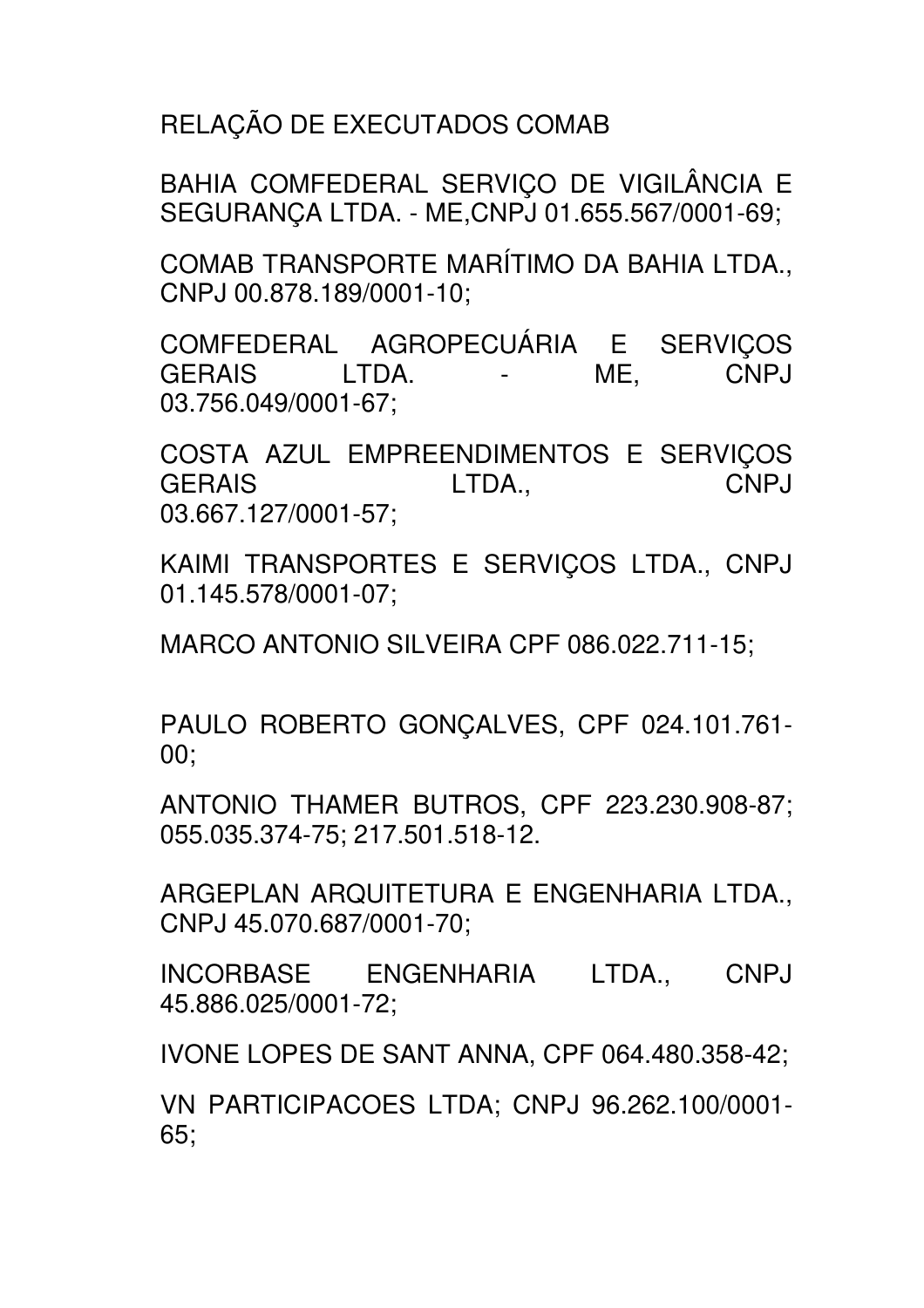W. WASHINGTON EMPREENDIMENTOS E PARTICIPACOES - EIRELI – ME, CNPJ 57.059.420/0001-60;

ZPG PARTICIPACOES LTDA., CNPJ 69.219.061/0001-40;

CINSHE EMPREENDIMENTOS IMOBILIÁRIOS EIRELI-ME, CNPJ 60.532.900/0001-01;

GUMBER ADMINISTRAÇÃO E PARTICIPAÇÃO LTDA –ME, CNPJ 60.166.873/0001-09;

CINTIA BENETTI THAMER BUTROS, CPF143.143.948-70;

JOSÉ DIB, CPF 765.283.838-04;

SHEILA BENETTI THAMER BUTROS, CPF 143.143.958-42;

APTA CONSTRUTORA E INCORPORADORA LTDA., CNPJ 01.557.942/0001-38;

ARMAZENS GERAIS TRIANGULO LTDA., CNPJ 03.749.700/0001-71;

BINCAT EMPREENDIMENTOS IMOBILIARIOS LTDA– ME,CNPJ 96.481.734/0001-09;

BRAVO SEGURANCA PATRIMONIAL S/C LTDA. - ME,CNPJ02.297.367/0001-44;

CHAMS PARTICIPACOES E NEGOCIOS LTDA., CNPJ 02.459.669/0001-71;

EMPASE EMPRESA ARGOS DE SEGURANCA LTDA.,CNPJ 60.410.5940001-30;